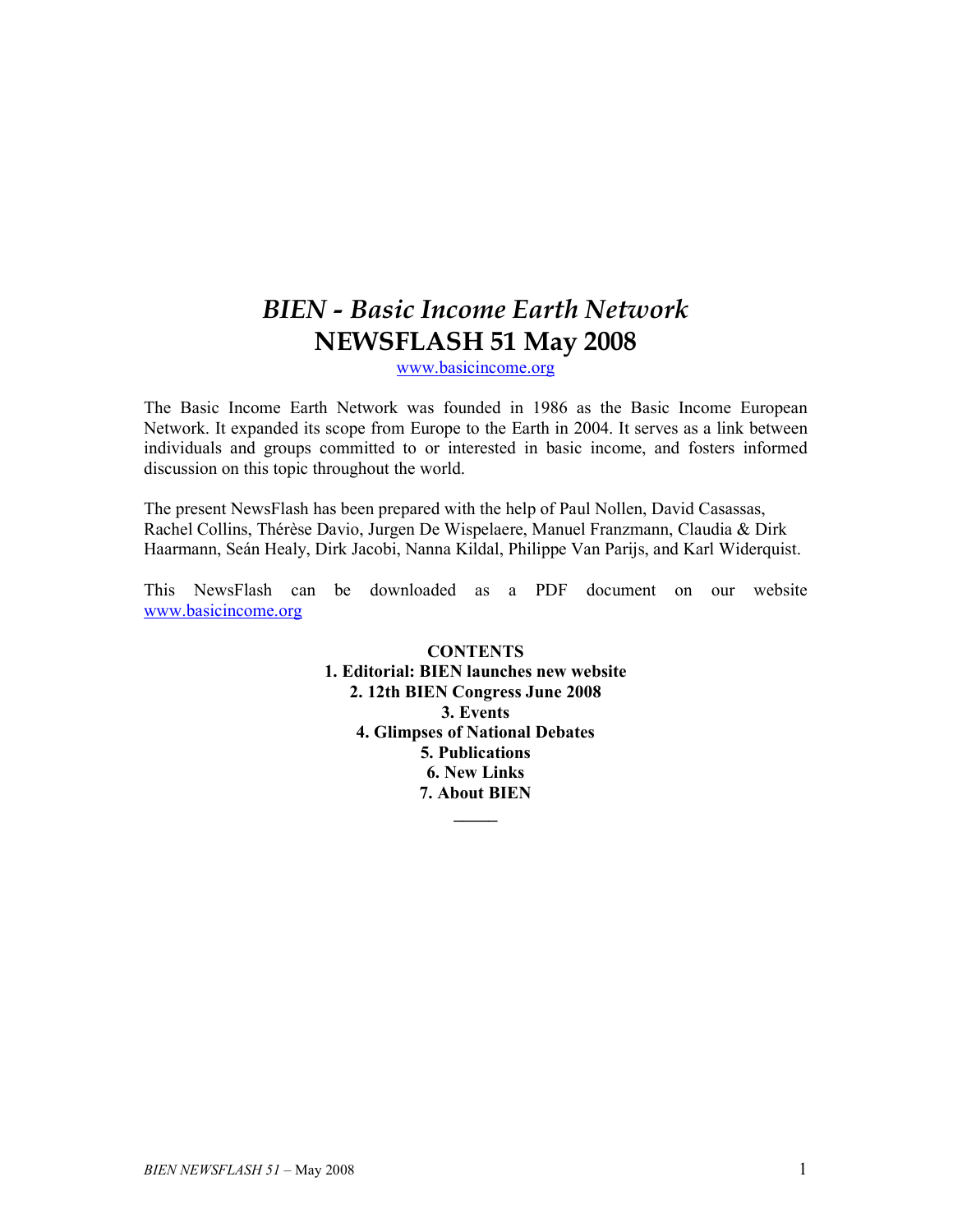## 1. Editorial: BIEN launches new website!

This month BIEN launches its new website. The new site includes all the information from the old website in a more accessible and easier to navigate format. The site was designed by Rachel Collins under direction of the BIEN Executive Committee with special input from Karl Widerquist, BIEN's web manager, and Yannick Vanderborght, BIEN's newsletter editor.

The website contains all the current and past BIEN NewsFlashes, and conference papers from this year's BIEN Conference in Dublin as well as papers from past BIEN conferences going back to the late 1990s. Historical and current information on BI and BIEN are available on the site, and it has links to the websites of all BIEN's affiliates, other BI organizations around the world, and another websites that have information that can be useful to people who are interested in Basic Income.

We hope that everyone will find the new BIEN website useful.

BIEN Executive Committee

## 2. 12th BIEN CONGRESS, June 2008, Dublin (Ireland)

All up-to-date information about the  $12<sup>th</sup>$  BIEN Congress (20-21 June 2008) can be found at www.basicincomeireland.com

The theme of this World Congress is: Inequality and Development in a Globalised Economy - The Basic Income Option. This two-day event will be preceded by a one-day event (June 19, 2008) which will focus on Basic Income in Ireland and link it to development choices Ireland is currently facing.

Among the parallel sessions there will be panels (three papers per panel for the most part) on Basic Income and topics ranging from global justice to gender and care, from migrants to the environment. Routes to introducing a Basic Income system will be identified and discussed. The experiences of many countries (from the global north and south) will be presented. Issues of social justice and the meaning of life, freedom and reciprocity and the institutional implications of Basic Income will be analysed. Global and regional issues will be discussed as will the economic implications of introducing a Basic Income. There will be detailed analysis of an example of Basic Income in practice and there will be detailed presentations on a variety of ways of funding a Basic Income system.

The venue for Congress 2008 will be the Quinn Business School in University College Dublin (UCD). The terminus of one of the city bus routes is outside the door of the Quinn Business School so it will be easy to travel to and from the venue.

## 3. EVENTS

\* OSLO (NO), 28 April 2008: Liberal Party Seminar on basic income

To date, the Liberal Party is the only political party in Norway that has included Basic Income (or "borgerlønn" in Norwegian), into its platform. It has proposed the introduction of a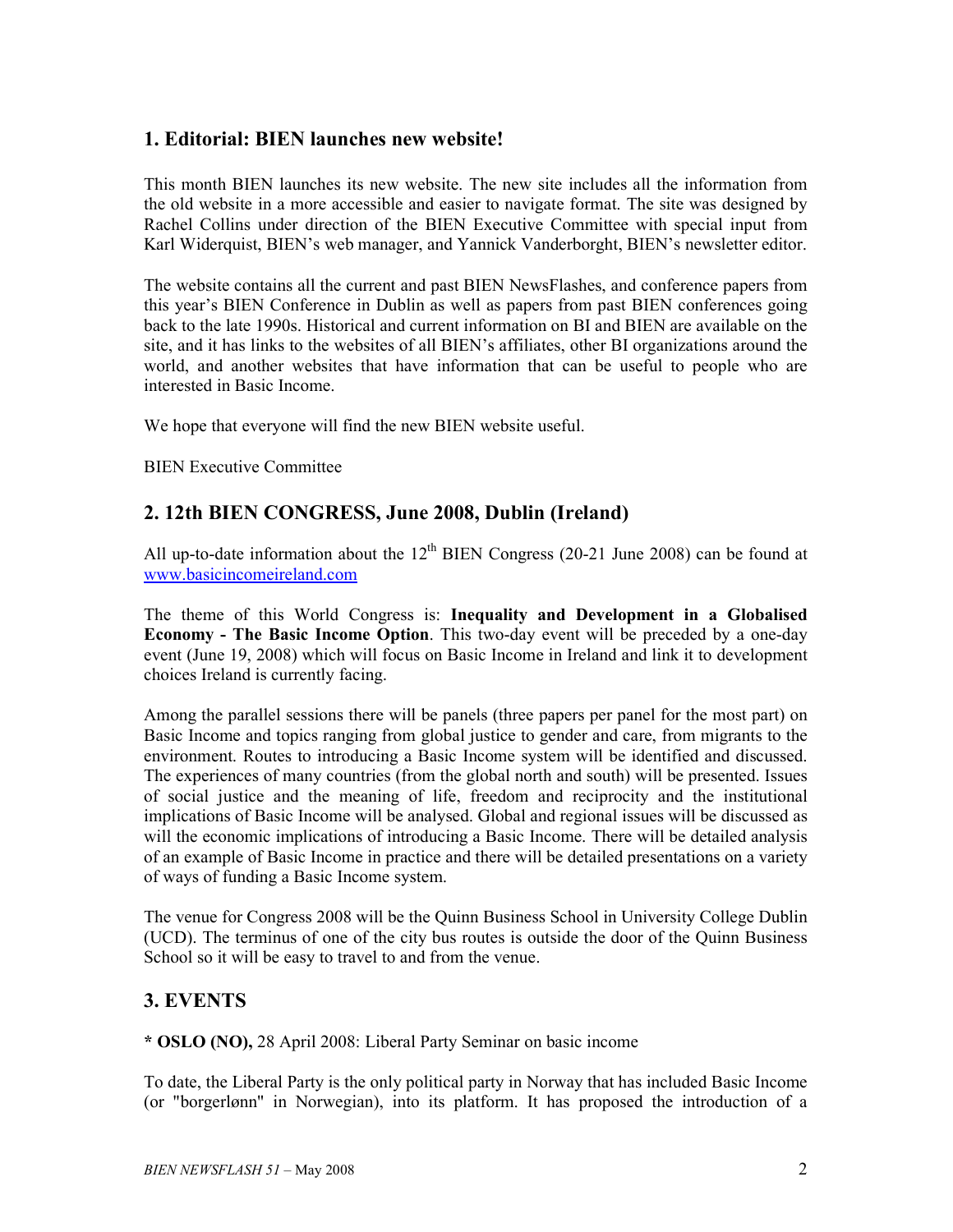guaranteed basic income as a pilot project in several municipalities accross the country. On April 28, 2008, the Parliamentary Group of the Liberal Party organized an open half day seminar with the title: "Basic Income in the fight against Poverty?" ("Borgerlønn som fattigdomsbekjempelse?"), where two Liberal party members of the Parliament were talking, in addition to two researchers, Nanna Kildal and Axel West Pedersen.

For further information, see for instance: http://www.venstre.no/artikkel/12477

## \* FRANKFURT (DE), 28 April 2008: Lecture by Ulrich Oevermann

German Sociologist Ulrich Oevermann is currently teaching at the Johann Wolfgang Goethe-Universität in Frankfurt, Germany. He is also a prominent member of the scientific advisory board of the German Basic income network. On April 28, 2008, he held a farewell lecture in which he analyzed the basic income proposal, before giving a theoretical summary of some insights of his own sociological research. The paper and an audio and video recording of this lecture are available at www.agoh.de

#### \* BERLIN (DE), 24 – 26 October 2008: Third German Basic Income Congress

"On the Way to Basic Income – Unconditional and Viable" (« Auf dem Weg zum Grundeinkommen - bedingungslos und existenzsichernd »). Under this title, the Berlin Congress will discuss a wide range of approaches to basic income, from philosophical concepts to practical policy proposals. Current congress plans are published on the German Basic Income Network's website www.grundeinkommen.de. Presently, the schedule offers more than ten main events such as lectures and panel discussions as well as 36 workshops to be held in two blocks of two hours each.

For further information: http://www.grundeinkommen.de (see also NewsFlash 49).

## 4. GLIMPSES OF NATIONAL DEBATES

## \* CANADA: TOWARDS A CANADIAN BASIC INCOME NETWORK?

In recent years, there has been growing and renewed interest across Canada in basic income (BI) or Guaranteed Income (GI). The National Anti-Poverty Organization (NAPO) over the last year has investigated BI / GI approaches, and has promoted discussion of these models in a national face-to-face gathering last summer, and in several conference calls and on-line forums since then. Local activist groups in cities such as Victoria and Toronto are promoting "guaranteed livable" or "citizen's" income. A major Canadian political figure, Senator Hugh Segal, has spoken out strongly in favour of a guaranteed income scheme delivered through negative income tax. The Green Party of Canada has committed in its political platform to pursue the idea of guaranteed income. Canada's largest circulation daily newspaper, the Toronto Star, voiced editorial support as early as 29 January 2007, arguing that "the idea of a guaranteed income should be part of the debate on how to fight poverty."

Work is now underway to form a national network of people in Canada interested in Basic (or Guaranteed or Citizen's) Income / Allocation Universelle (in French), along the lines of other national groups affiliated with the Basic Income Earth Network. This network will include social movement groups such as NAPO, but will also seek to involve researchers, policy analysts, political advocates, and interested citizens with a common interest in the promotion of more universal and unconditional approaches to economic security. It will promote careful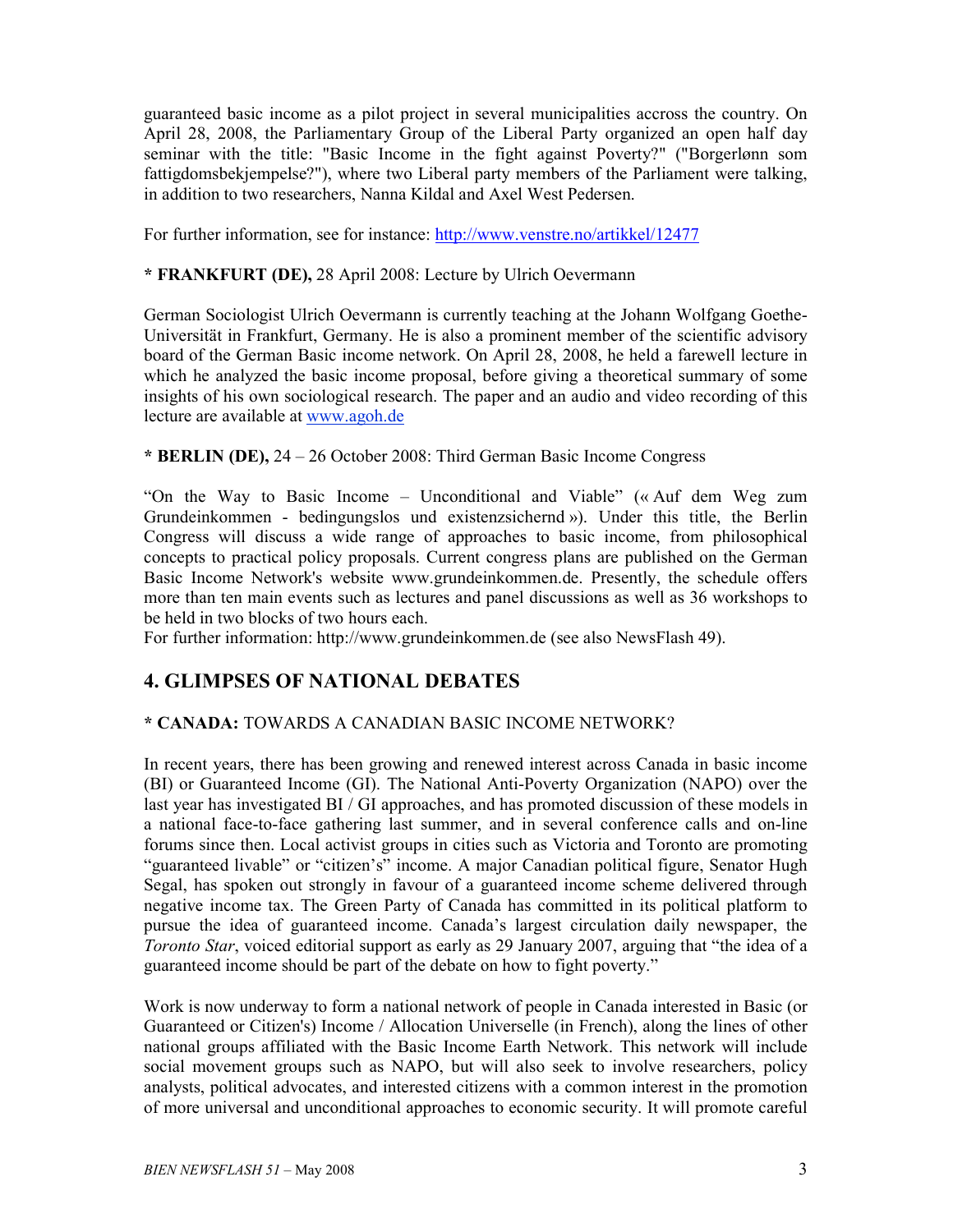investigation and informed debate on diverse models and practical options for Guaranteed Income in Canada.

A number of people from Canada will be attending BIEN's Congress in Dublin in June 2008. This gathering will provide an opportunity to discuss launching a BI/GI network in Canada, and seeking affiliation at the appropriate time with BIEN. For further informed about the work to develop a BI / GI Canadian Network, please contact:

Dr. Jim Mulvale Dept. of Justice Studies University of Regina Regina, Saskatchewan, S4S 0A2 CANADA phone: (1) 306.585.4237 fax: (1) 306.585.4815 jim.mulvale@uregina.ca

#### \* GERMANY: GREEN ECO-BONUS TO FUND CITIZEN'S INCOME

At the last small party congress of the German Green party Bettina Herlitzius and Gerhard Schick, both members of the German Bundestag, presented the concept of an eco-bonus. They argued that despite increasing prices of oil and other ressources it is necessary to create further incentives to invest in green technologies. Eco-taxes have however also a distributional effect. Households with low incomes have difficulties to pay for higher energyprices. In order to outbalance this effect and to reward ecological consumer behaviour the Green parlamentarians propose the redistribution of new and higher eco-taxes as a monthly lump-sum payment to each citizen. An additional eco-tax revenue of 20 billion Euro would lead to a monthly payment to each citizen of 20 Euro.

For further information :

http://www.gerhardschick.net/images/stories/Steuerpolitik/%D6kobonus\_fassung\_31-03- 08.pdf

## \* GERMANY: DISCUSSIONS ABOUT A 'GUARANTEED PENSION'

Wolfgang Strengmann-Kuhn, member of the German Bundestag for the Green party, and Katja Kipping, member of the German Bundestag for the Left party, proposed, independently of each other, the introduction of a Swedish-like guaranteed pension in Germany. Wolfgang Strengmann-Kuhn argued in the January edition of the scientific Journal of the German Old-Age Insurance that poverty among the elderly is likely to increase. In order to adress this growing problem, he insisted on policy learning from Sweden. Katja Kipping's similar proposal was heavily criticized by other members of the Left party, Klaus Ernst and Michael Schlecht. They argued that Katja Kipping questions the core principles of the German welfare state, and that she would be 'neoliberal'. Stephan Lessenich, Professor of Sociology at the University of Jena, reacted to this criticism and was surprised that a proposal which adds a redistributional element to the conservative pension insurance, comes under heavy attack by politicians of the Left party.

The article of Wolfgang Strengmann-Kuhn in the Journal Die Deutsche Rentenversicherung: http://www.deutsche-

rentenversicherung.de/nn\_12448/SharedDocs/de/Inhalt/04\_\_Formulare\_\_Publikationen/03\_\_ publikationen/Publikationen/Fachzeitschrift\_\_DRV/DRV\_\_Hefte\_\_Deutsch/2008/1/8\_\_stren gmann\_\_kuhn.html

The article of Katja Kipping: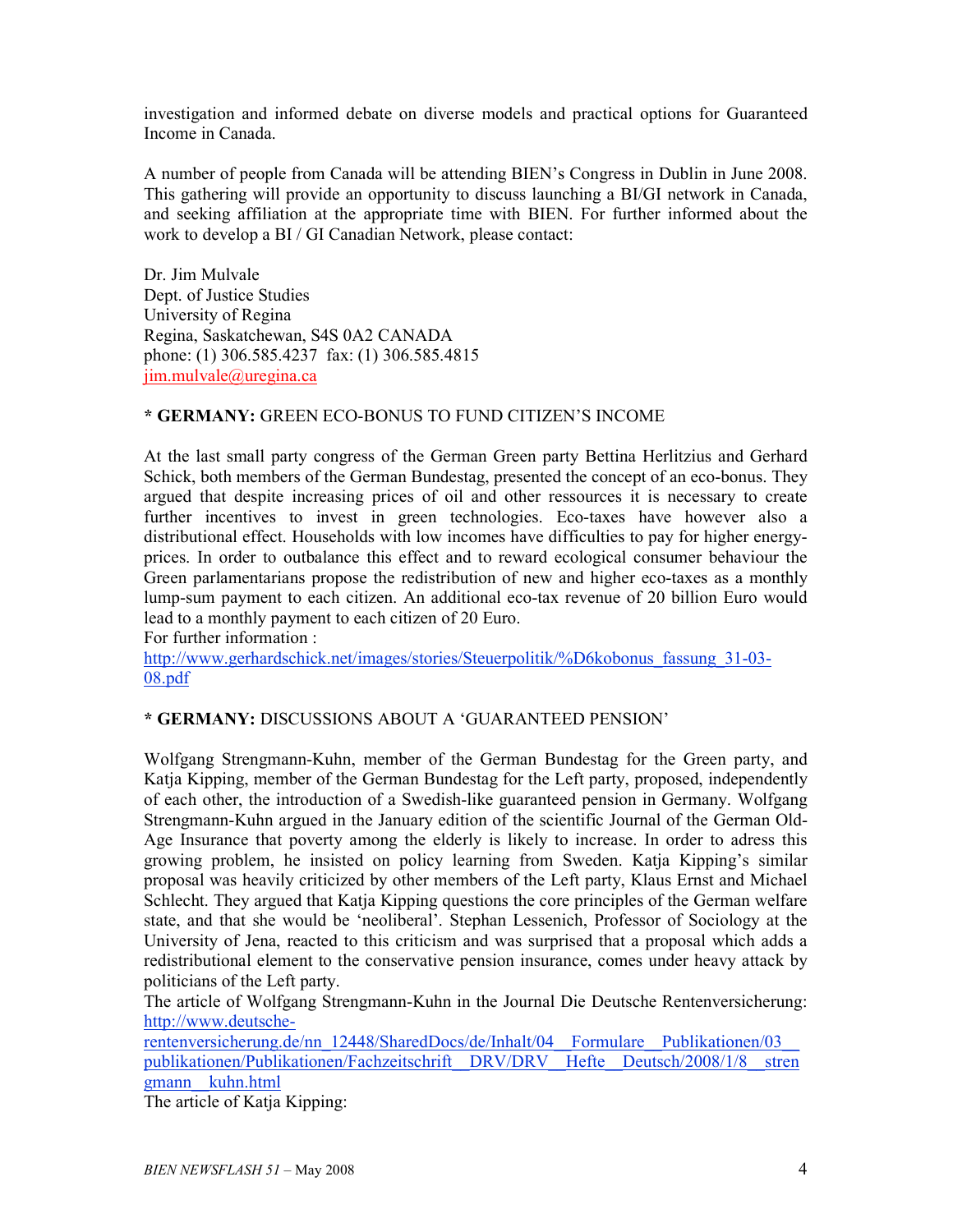http://www.axel-troost.de/article/2480.altersarmut\_vorprogrammiert.html The article of Stephan Lessenich: http://www.stephan-lessenich.de/pdf-dateien/Beitrag%20Sozialismus.pdf

## \* NAMIBIA: PAYOUT OF BASIC INCOME ON BBC WORLD NEWS

The Basic Income Grant (BIG) Pilot Project in Namibia is continuing to make national and international headlines (see previous issues of BIEN NewsFlash). On May 23, 2008, the BBC World News website published a piece by Frauke Jensen on the experiment, under the title: "Namibians line up for free cash." "Economic activity," Jensen says, "has picked up in the settlement since the beginning of the year and a grocery store, a hairdresser, a barber and an ice-cream vendor have opened for business. 'The opponents of BIG always have the reasoning that people will become dependent,' says Pastor Wilfred Diergaardt. 'In fact, what we are seeing here is really lifting people up out of dependency into becoming human again.' (...) If the pilot project succeeds within the next two years, BIG could become a national provision for all people under the pension age of 60. It could help balance one of the most unequal societies in the world." The project was also discussed in a BBC radio broadcast on the very same day.

BBC article : http://news.bbc.co.uk/2/hi/africa/7415814.stm See also : http://www.earthtimes.org/articles/show/207482,now-we-can-walk-tall-big-grant-changing-lives-in.html For further information : E-mail : cd.haarmann@gmx.net Web: http://www.cdhaarmann.com/ and http://www.bignam.org/

## 5. PUBLICATIONS

## \*ENGLISH

CUNLIFFE, John & ERREYGERS, Guido (2008), 'The Archaeology of Stakeholding and Social Justice. The Foundations in Mid-19th-Century Belgium', European Journal of Political Theory, 7 (2), 183-201.

In a few years around 1850, three little known Belgian writers put forward strikingly similar proposals on property regimes. Their prescriptions followed from a core belief that just property regimes should respect the natural right entitlement of each person to some share of material resources. Insofar as an unregulated market economy could not meet that criterion, the state should intervene to secure it. These proposals had little impact at the time, either intellectually or politically, and fell into obscurity. Nevertheless, they can be seen as a contribution to a distinctively Belgian school of 'liberal socialism', which sought to develop an intermediate position between the extremes of liberalism and socialism. In this respect, the proposals strikingly anticipated present-day controversies over stakeholding, even if much of that history was unknown to current advocates of the idea until after they had put forward their own proposals.

Authors: John Cunliffe, University of Warwick, j.cunliffe@warwick.ac.uk Guido Erreygers, University of Antwerp, guido.erreygers@ua.ac.be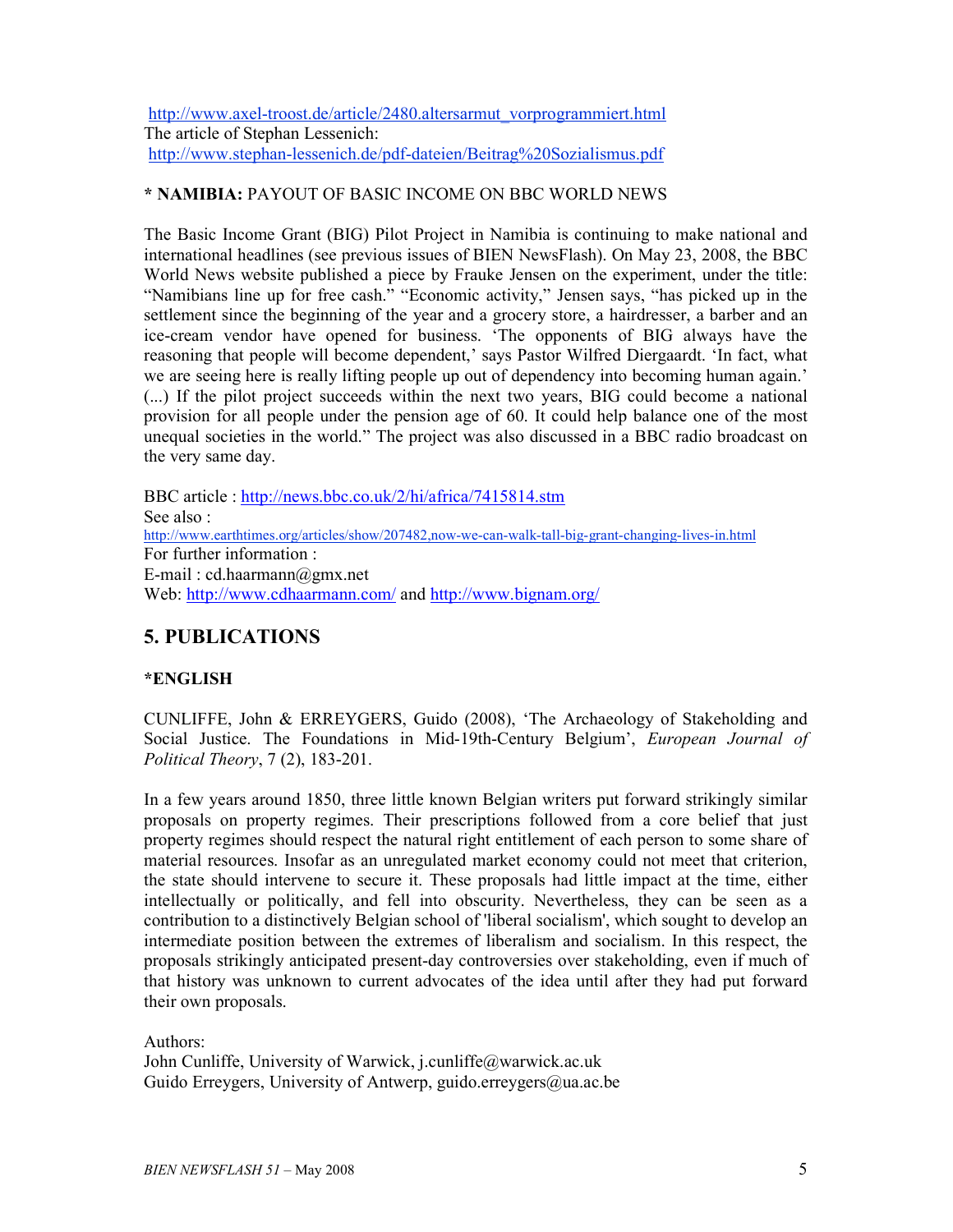FREEMAN, Adam (2008) 'Five International Questions for the National Basic Income Debates', Carnegie Ethics Online, March 12, 2008

Carnegie Ethics Online is published by the prestigious US-based Carnegie Council. It features short, prescriptive contributions from writers examining ethical dilemmas in current policy issues. In his recent contribution, Adam Freeman, Assistant Editor of Ethics & International Affairs, examines the idea of "the national basic income." According to Freeman, the basic income discussion "is less notable for its principled disputes than for encouraging a conversation, and an expanding coalition, among a broad range of actors: on the one hand, drawing together academics from a wide range of disciplines; and on the other, connecting their work to an expanding advocacy group centered on the Basic Income Earth Network (BIEN). These conversations take place in the pages of the dedicated journal, Basic Income Studies, founded in 2006, as well as through an apparently relentless program of panels and conferences worldwide."

Freeman's "five international questions" (see title) should, he argues, receive more attention within the basic income debate. Among these questions, there is the obvious tension "between generous welfare policies and an egalitarian take on immigration: Can a state with open pockets afford open borders?"

The article is available at http://www.cceia.org/resources/ethics\_online/0019.html Author's address: afreeman@cceia.org

SHEAHEN, Allan (2008), 'Poverty Grows. Does Anyone Care? Resurrecting the proposal for a guaranteed annual income', Progressive Christian Magazine, 182 (2), March/April 2008, pages 20-24.

Poverty in the U.S. has grown by five million people since 2000 to 37 million. Does anyone care? John Edwards was the only presidential candidate who even mentioned poverty, and he quickly dropped out of the race. Many Americans may care, but don't know what to do about it. Congressman Bob Filner introduced the first-ever basic income bill in the U.S.Congress which would give every American a minimum income of \$2000 per year -- not enough to end poverty but a big help to truly poor people. The bill didn't pass, but brought back the idea of a BIG to the national agenda.

Author's address: alsheahen@prodigy.net

STEENSLAND, Brian (2008), The Failed Welfare Revolution. America's Struggle over Guaranteed Income Policy, Princeton & Oxford: Princeton University Press, 304 pages.

In this very well-documented book, Brian Steensland (Sociology, Indiana University, USA) explores the social and political history of the basic income discussion in the USA. The book is mainly focused on the 1960s and 1970s, when policymakers in three presidential administrations tried to replace the existing welfare system with "GAI" plans (Guaranteed Annual Income). The failure of these plans, Steensland argues, had a direct impact on the rhetoric of welfare state retrenchment during the 1980s: Reagan's policies were even a "direct product" of the basic income debates, he writes.

According to Steensland, "the main obstacle to GAI legislation was the cultural distinction that Americans draw between different categories of poor people". If the Earned Income Tax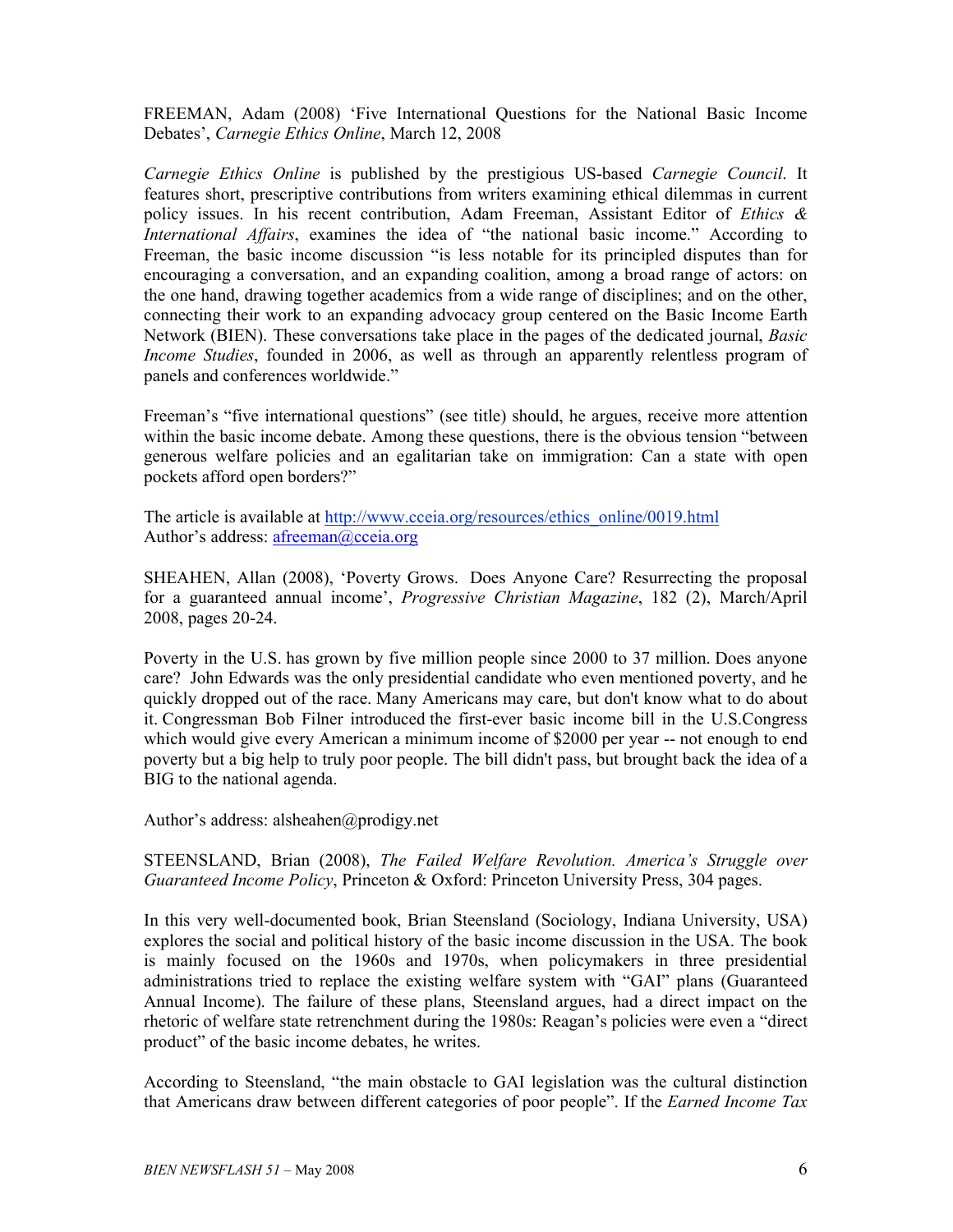Credit legislation was passed in 1975, this is precisely because it was aimed at supporting the "deserving" poor: "eligibility was restricted to people in the labor force". In this sense, the basic income discussion showed that when challenging ideas emerge, "they must overcome 'institutional' obstacles that are both material and symbolic". Supporters of GAI plans did not manage to overcome the moral objection to an income by right, which is still central today.

Interestingly, Steensland also shows that basic income proposals arose on the US policy agenda because of the "multiple meanings" of GAI plans: "a broad array of supporters favored them for very different, often contradictory reasons, some of which had little to do with poverty reduction". Some advocates viewed basic income as urban policy, others as family policy, fiscal policy, or labor policy. In the end, such a broad and diverse coalition did not seem to be strong and stable enough as a political basis for basic income.

In the final chapter of his book, Steensland examines the "lost opportunity to ensure basic economic security for America's poor" that the failure of the basic income plans represent. He also highlight some "lessons to be learned" from this failure, "that could prove useful for future consideration of similar plans". His account, based on the extensive original research that constitutes the core of the book, is undoubtedly a good example of how careful policy analysis can inform current political discussion.

Author's address: bsteens@indiana.edu

## \* ITALIAN

VAN PARIJS, Philippe (2008), 'Un reddito di base per tutti', in F. Totaro (ed.), La Filosofia del Lavoro, Special issue of Paradigmi. Rivista di critica filosofica (Roma) 1, Aprile 2008, 35-51.

An Italian version of Van Parijs's lead piece in What's Wrong with a Free Lunch? (Boston: Beacon Press, 2001) in a dossier on the philosophy of work that also includes contributions by Ulrich Beck and Serge Latouche.

Contact: "Totaro Francesco" <totarofr@unimc.it>

## \* JAPANESE

VAN PARIJS, Philippe (2008), 'Basic Income: A Simple and Powerful Idea for the Twenty-First Century' (in Japanese), Shakai-Seisaku-Kenkyu (Social Policy Studies) 8, 2008, 87-129.

A Japanese translation of Philippe Van Parijs's background paper for BIEN's Berlin Congress (2000), subsequently published as lead piece in Rethinking Distribution (E.O Wright ed, Verso, 2006).

For further information: http://www.arsvi.com/2000/0400pp.pdf Contact: Taku Saito, Ritsumeikan University, Kyoto Japan, <ps004995@ce.ritsumei.ac.jp>

## 6. NEW LINKS

## \* CAP AND DIVIDEND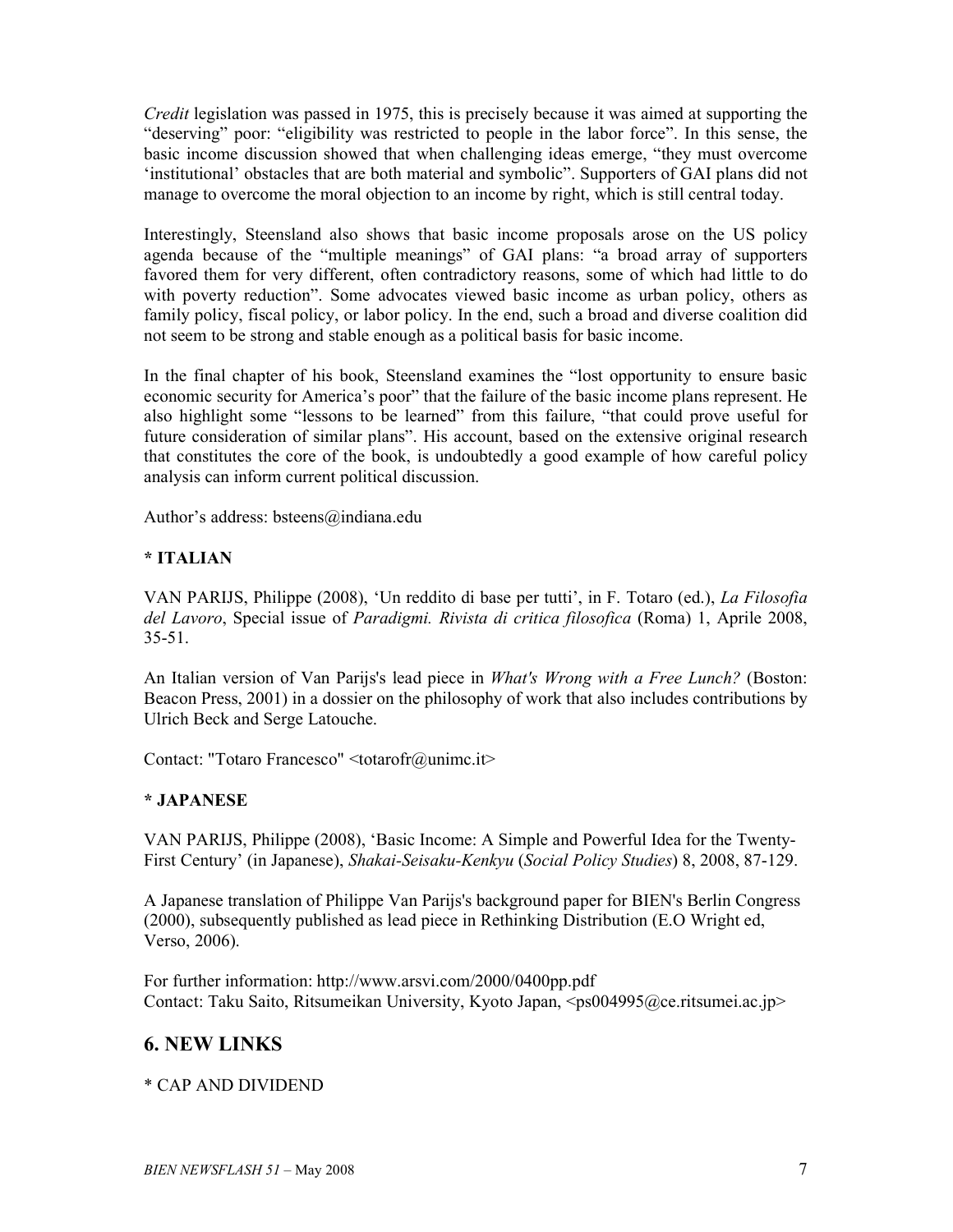"Cap and Dividend" is a project of "On The Commons," a US-based network of thinkers and activists that promotes public understanding of "our common wealth." Its members advocate a new tax on CO2, "requiring the first sellers of oil, coal and natural gas to buy permits equal to the carbon content of their fuels." Since fuel companies always pass such costs along to their customers, fuel prices will be higher under the new system. Under cap and dividend, the tax revenue would flow into a not-for-profit trust. "There it's divided into equal shares and wired to every American's bank account or debit card. This happens monthly and automatically. As the price of carbon rises, so do the dividends everyone receives. And no large bureaucracy is needed."

The UK-based "Cap and Share" has a similar project, in which citizens would receive "Production Authorisation Permits" instead of a cash dividend. It has received the official support of the Irish Green Party. Interestingly, Molly Scott Cato, the economics spokesperson of the Green Party of England and Wales is planning to introduce a motion at the Green Party conference in September, seeking to make "Cap and Dividend" its policy rather than the Tradable Energy Quotas of "cap and share." She opts for Cap and Dividend rather than Cap and Share, because the former would provide the basis of a Citizen's Income.

For further information: http://www.capanddividend.org/ UK-based project: http://www.capandshare.org/ Molly Scott Cato's blog: http://gaianeconomics.blogspot.com/

## \* US SOCIALIST LEADER CALLS FOR A BASIC INCOME

According to Stewart A. Alexander, Nominee for Vice President US Socialist Party and Candidate for Vice President the US Peace and Freedom Party, the American federal government "must develop programs to relieve working people from the tremendous debt burden that modern capitalism constantly creates." It is necessary, Alexander argues, "to establish a Universal Basic Income (UBI) for all working people, and full comprehensive assistance for the aging. Even though many socialists have called for a Universally Guaranteed Personal Income (UGI), in the 21st Century it has become extremely necessary due to the multitude of failures inherent in a capitalist system."

See Alexander's post at: http://heartlandheretic.blogspot.com/2008/05/working-people-dont-need-stimulus.html

## \* A CITIZEN'S PENSION FOR AUSTRALIA

According to the Green Party Blog "Greensmartsite", Green leader Bob Brown has launched a discussion on the introduction of a Citizen's pension in Australia.

See: http://www.greensmartsite.com/weblog/2008/05/citizens-pensio.html

## 7. ABOUT THE BASIC INCOME EARTH NETWORK

Co-chair:

Eduardo SUPLICY, Federal Senator, Sao Paulo, Brazil Guy STANDING, Professor of Economic Security, University of Bath, and Professor of Labour Economics, Monash University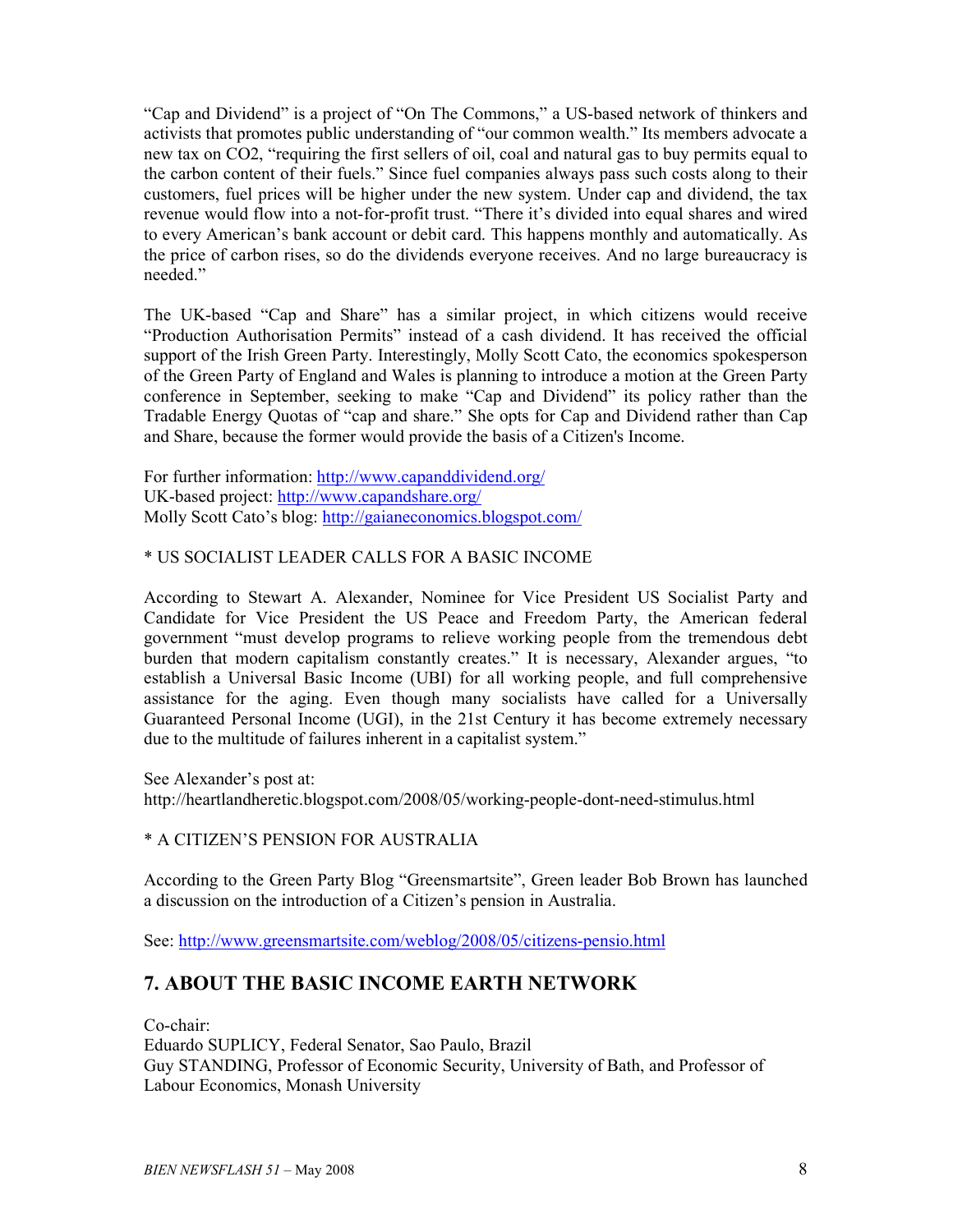Further details about BIEN's Executive Committee and International Board can be found on our website www.basicincome.org, as well as further details about the Recognised National Networks.

#### MEMBERSHIP

All life members of the Basic Income European Network, many of whom were non-Europeans, have automatically become life members of the Basic Income Earth Network. To join them, just send your name and address (postal and electronic) to David Casassas < david.casassas@uab.cat.> Secretary of BIEN, and transfer EUR 100 to BIEN's account 001 2204356 10 at FORTIS BANK (IBAN: BE41 0012 2043 5610), 10 Rond-Point Schuman, B-1040 Brussels, Belgium. An acknowledgement will be sent upon receipt. BIEN Life-members can become "B(I)ENEFACTORS" by giving another 100 Euros or more to the Network. The funds collected will facilitate the participation of promising BI advocates coming from developing countries or from disadvantaged groups.

#### B(I)ENEFACTORS:

Joel Handler (US), Philippe Van Parijs (BE), Helmut Pelzer (DE), Guy Standing (UK), Eduardo Suplicy (BR), Robert van der Veen (NL), Richard Caputo (US), Rolf Kuettel (CH), Jeanne Hrdina (CH).

#### BIEN's Life Members:

James Meade (+), Gunnar Adler-Karlsson (SE), Maria Ozanira da Silva (BR), Ronald Dore (UK), Alexander de Roo (NL), Edouard Dommen (CH), Philippe Van Parijs (BE), P.J. Verberne (NL), Tony Walter (UK), Philippe Grosjean (BE), Malcolm Torry (UK), Wouter van Ginneken (CH), Andrew Williams (UK), Roland Duchâtelet (BE), Manfred Fuellsack (AT), Anne-Marie Prieels (BE), Philippe Desguin (BE), Joel Handler (US), Sally Lerner (CA), David Macarov (IL), Paul Metz (NL), Claus Offe (DE), Guy Standing (UK), Hillel Steiner (UK), Werner Govaerts (BE), Robley George (US), Yoland Bresson (FR), Richard Hauser (DE), Eduardo Matarazzo Suplicy (BR), Jan-Otto Andersson (FI), Ingrid Robeyns (UK), John Baker (IE), Rolf Kuettel (CH), Michael Murray (US), Carlos Farinha Rodrigues (PT), Yann Moulier Boutang (FR), Joachim Mitschke (DE), Rik van Berkel (NL), François Blais (CA), Katrin Töns (DE), Almaz Zelleke (US), Gerard Degrez (BE), Michael Opielka (DE), Lena Lavinas (BR), Julien Dubouchet (CH), Jeanne Hrdina (CH), Joseph Huber (DE), Markku Ikkala (FI), Luis Moreno (ES), Rafael Pinilla (ES), Graham Taylor (UK), W. Robert Needham (CA), Tom Borsen Hansen (DK), Ian Murray (US), Peter Molgaard Nielsen (DK), Fernanda Rodrigues (PT), Helmut Pelzer (DE), Rod Dobell (CA), Walter Van Trier (BE), Loek Groot (NL), Andrea Fumagalli (IT), Bernard Berteloot (FR), Jean-Pierre Mon (FR), Angelika Krebs (DE), Ahmet Insel (FR), Alberto Barbeito (AR), Rubén Lo Vuolo (AR), Manos Matsaganis (GR), Jose Iglesias Fernandez (ES), Daniel Eichler (DE), Cristovam Buarque (BR), Michael Lewis (US), Clive Lord (UK), Jean Morier-Genoud (FR), Eri Noguchi (US), Michael Samson (ZA), Ingrid van Niekerk (ZA), Karl Widerquist (US), Al Sheahen (US), Christopher Balfour (UK), Jurgen De Wispelaere (UK), Wolf-Dieter Just (DE), Zsuzsa Ferge (HU), Paul Friesen (CA), Nicolas Bourgeon (FR), Marja A. Pijl (NL), Matthias Spielkamp (DE), Frédéric Jourdin (FR), Daniel Raventós (ES), Andrés Hernández (CO), Guido Erreygers (BE), Stephen C. Clark (US), Wolfgang Mundstein (AT), Evert Voogd (NL), Frank Thompson (US), Lieselotte Wohlgenannt (AT), Jose Luis Rey Pérez (ES), Jose Antonio Noguera (ES), Esther Brunner (CH), Irv Garfinkel (US), Claude Macquet (BE), Bernard Guibert (FR), Margit Appel (AT), Simo Aho (FI), Francisco Ramos Martin (ES), Brigid Reynolds (IE), Sean Healy (IE), Maire Mullarney (IE), Patrick Lovesse (CH), Jean-Paul Zoyem (FR), GianCarlo Moiso (IT), Martino Rossi (CH), Pierre Herold (CH), Steven Shafarman (US), Leonardo Fernando Cruz Basso (BR), Wolfgang Strenmann-Kuhn (DE), Anne Glenda Miller (UK), Lowell Manning (NZ), Dimitris Ballas (GR), Gilberte Ferrière (BE), Louise Haagh (DK), Michael Howard (US), Simon Wigley (TR), Erik Christensen (DK), David Casassas (ES), Paul Nollen (BE), Vriend(inn)en Basisinkomen (NL), Christophe Guené (BE), Alain Massot (CA), Marcel Bertrand Paradis (CA), NN (Geneve, CH), Marc Vandenberghe (BE), Gianluca Busilacchi (IT), Robert F. Clark (US), Theresa Funiciello (US), Al Boag & Sue Williams (AU), Josef Meyer (BE), Alain Boyer (CH), Jos Janssen (NL), Collectif Charles Fourier (+), Bruce Ackerman (US), Victor Lau (CA), Konstantinos Geormas (GR), Pierre Feray (FR), Christian Brütsch (CH), Phil Harvey (US), Toru Yamamori (JP), René Keersemaker (NL), Manuel Franzmann (DE), Ovidio Carlos de Brito (BR), Bernard De Crum (NL), Katja Kipping (DE), Jan Beaufort (DE),